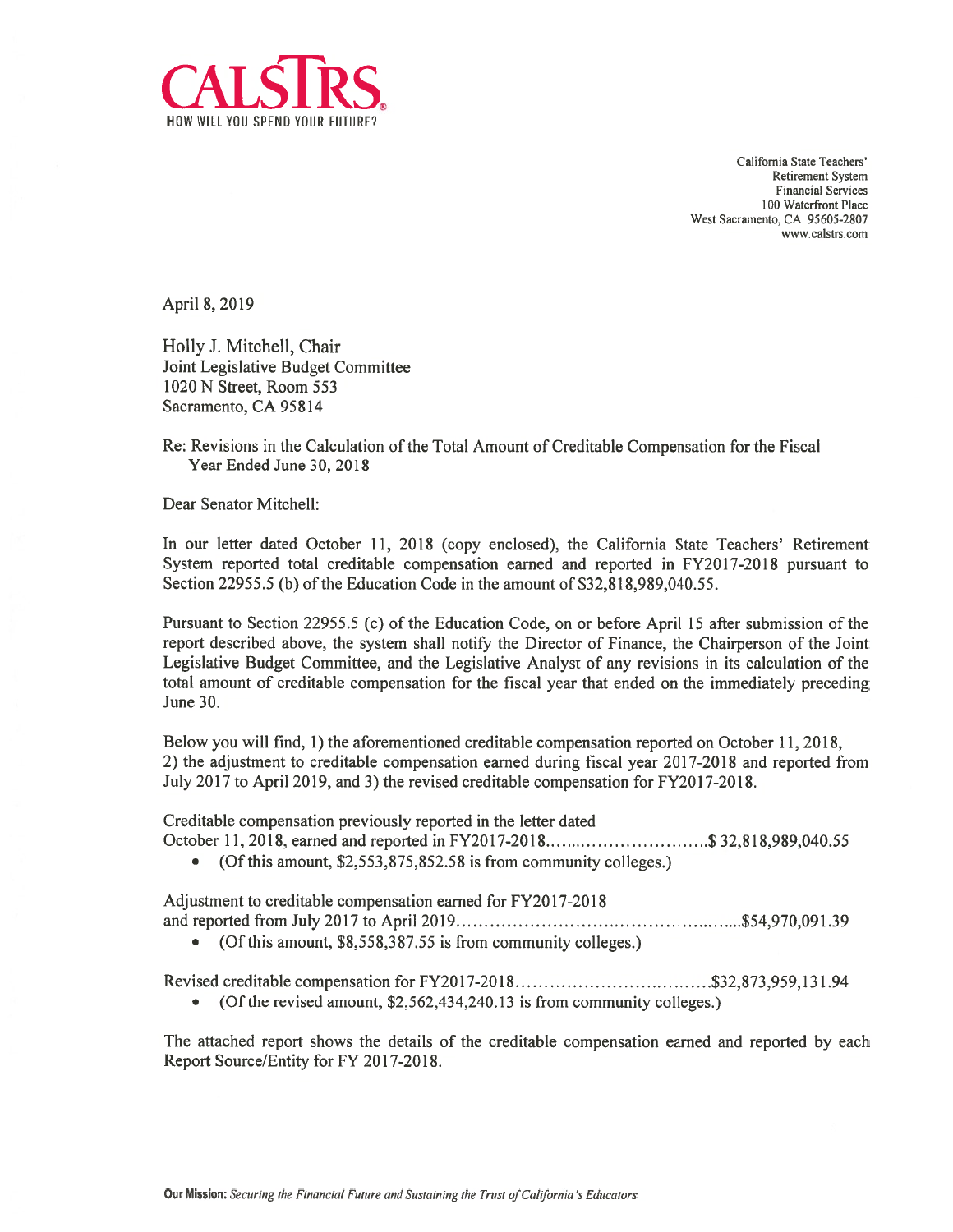If you have any questions, please contact Ca1STRS' Senior Manager of Contributions, Cassandra Mallett-Beck, at (916) 414-5416. This information is available on Ca1STRS public website at http://www.calstrs.com/report/creditable-compensation-reports. For a printed copy, please contact Sal Sanchez at (916) 414-1984.

Sincerely,

Julie Underunnel

Julie Underwood Chief Financial Officer

Enclosure